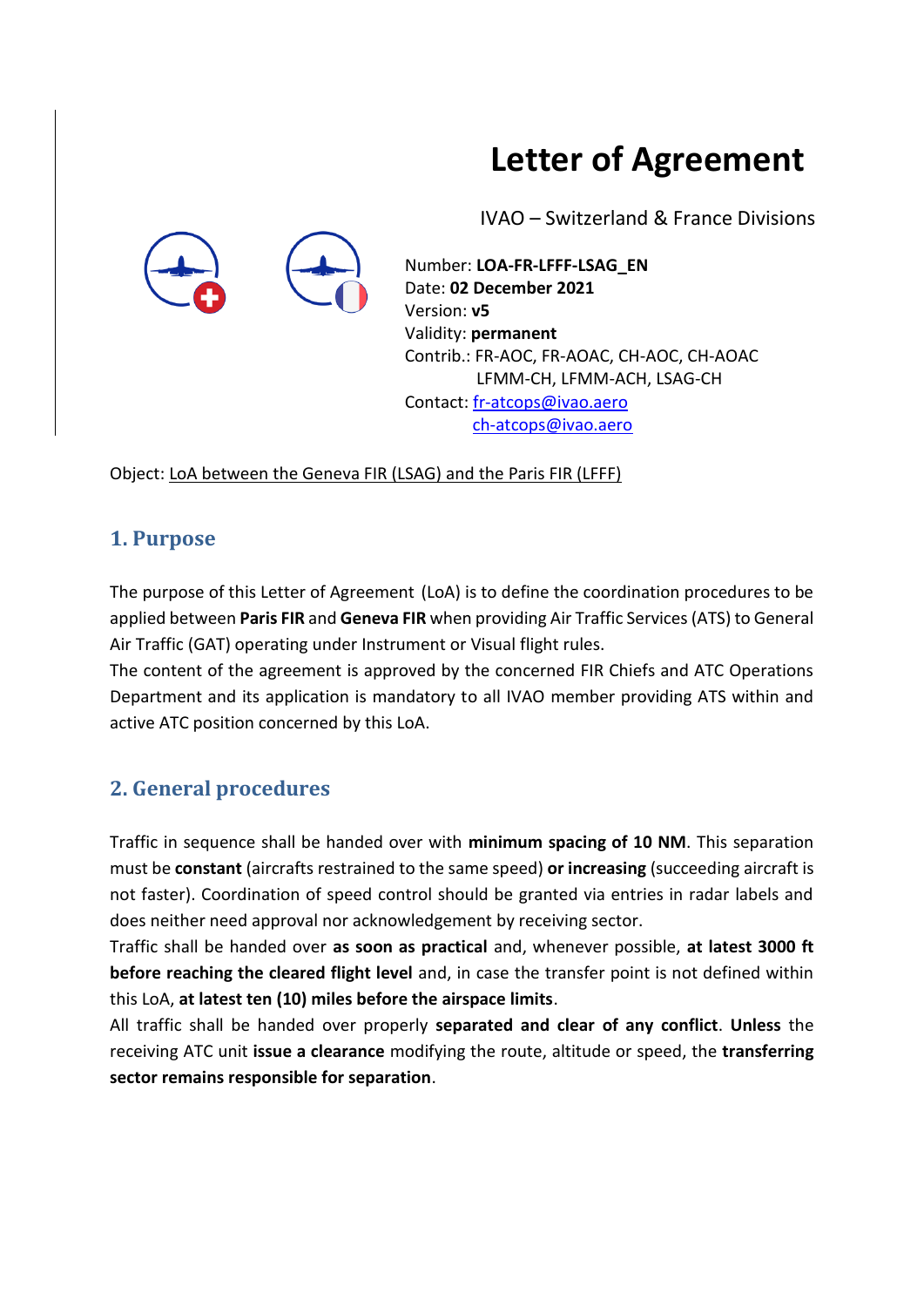## **3. ATC units description**

The ATS unit in charge of the Geneva FIR and UIR is *Swiss Radar* and includes three lower sectors (LSAG\_INN\_CTR, LSAG\_INE\_CTR and LSAG\_INS\_CTR) and two main upper sectors (LSAG\_L1\_CTR and LSAG\_L4\_CTR). The different configurations of Swiss Radar are detailed [here.](https://www.ivao.ch/swiss-radar-lsag-acc/)

| L6         |            |            | <b>UNL</b>   |
|------------|------------|------------|--------------|
|            |            |            | <b>FL380</b> |
| L5         |            |            | <b>FL370</b> |
|            |            |            | FL360        |
| L4         |            |            | FL350        |
|            |            |            | FL340        |
| L3         |            |            | FL330        |
|            |            |            | FL320        |
| L2         |            |            | FL310        |
|            |            |            | FL290        |
|            |            |            | FL280        |
| L1         |            |            | FL250        |
|            |            |            | FL240        |
| <b>INN</b> | <b>INS</b> | <b>INE</b> | SFC          |



| <b>Configuration</b> | <b>ATC units</b> | <b>Vertical responsibility</b> | <b>Horizontal responsibility</b> |
|----------------------|------------------|--------------------------------|----------------------------------|
| LSAG-1               | LSAG INS CTR     | <b>SFC-UNL</b>                 | $INE+INN+INS + L1-6$             |
| LSAG-2               | LSAG L1 CTR      | <b>FL250-UNL</b>               | $L1-6$                           |
|                      | LSAG INS CTR     | SFC-FL240                      | INE+INN+INS                      |
|                      | LSAG L1 CTR      | <b>FL250-UNL</b>               | $L1-6$                           |
| LSAG-3               | LSAG INE CTR     | SFC-FL240                      | <b>INE</b>                       |
|                      | LSAG INS CTR     | SFC-FL240                      | INS+INN                          |
| LSAG-4               | LSAG L1 CTR      | <b>FL250-UNL</b>               | $L1-6$                           |
|                      | LSAG INE CTR     | SFC-FL240                      | <b>INE</b>                       |
|                      | LSAG INN CTR     | SFC-FL240                      | <b>INN</b>                       |
|                      | LSAG INS CTR     | SFC-FL240                      | <b>INS</b>                       |
|                      | LSAG L4 CTR      | <b>FL340-UNL</b>               | $L4-6$                           |
| LSAG-5               | LSAG L1 CTR      | FL250-FL330                    | $L1-3$                           |
|                      | LSAG INE CTR     | SFC-FL240                      | <b>INE</b>                       |
|                      | LSAG INN CTR     | SFC-FL240                      | <b>INN</b>                       |
|                      | LSAG INS CTR     | SFC-FL240                      | <b>INS</b>                       |
| <b>LSAS</b>          | LSAS LM1 CTR     | <b>SFC-UNL</b>                 | LSAG+LSAZ                        |

**Swiss Radar shall announce its actual configuration to Paris Control**.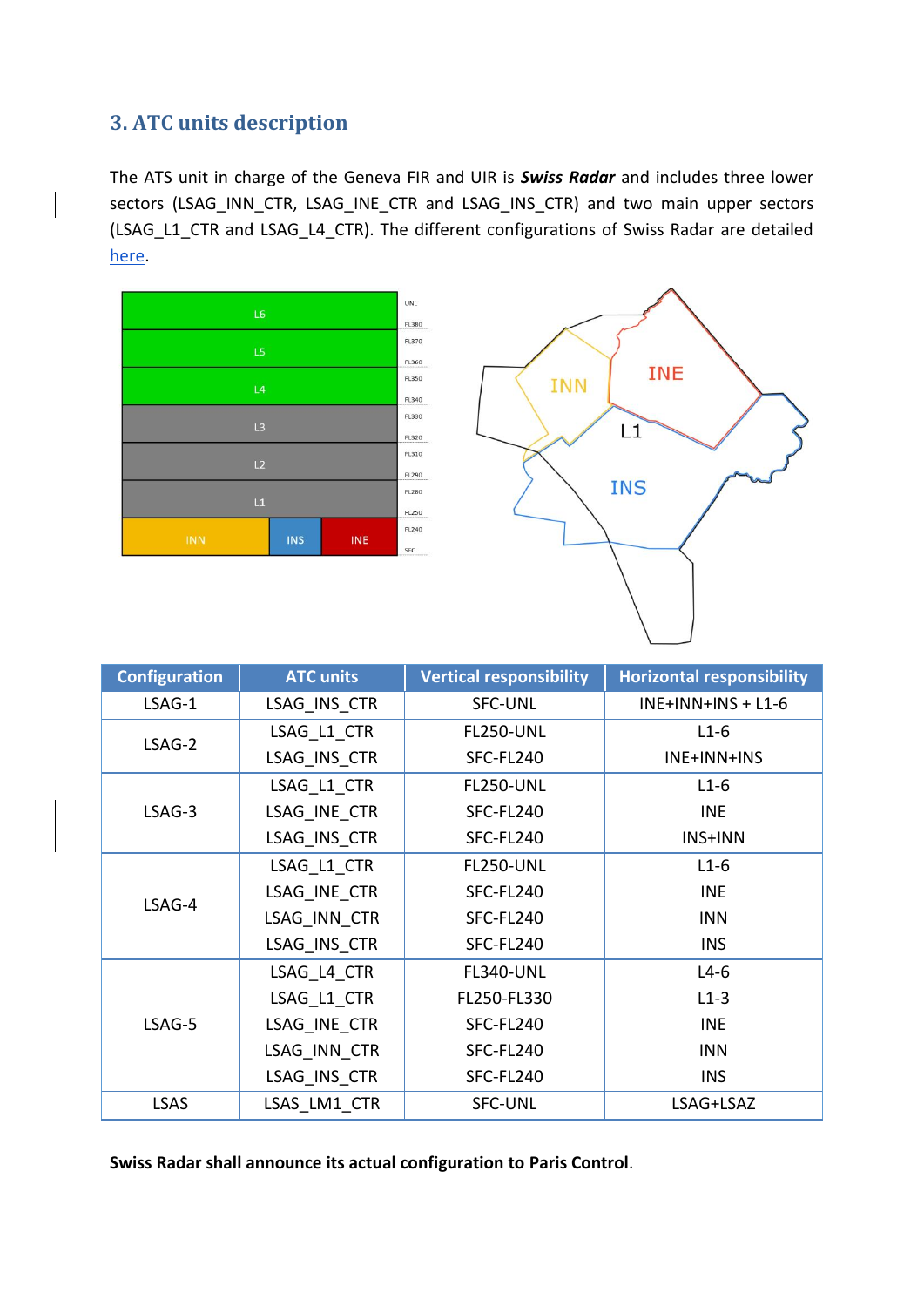The ATC unit in charge of FIR and UIR airspaces under the responsibility of Paris ACC is *Paris*  **Control** and consists in two primary sectors (LFFF\_CTR and LFFF\_F\_CTR). The lateral and vertical boundaries of the airspace under the responsibility of the CTR are indicated in the figure and table below.



#### The ATS positions concerned by the present LoA are:

| <b>ATC Position</b>               | <b>Callsign</b> | <b>Frequency</b> | <b>Remarks</b>                                 |  |
|-----------------------------------|-----------------|------------------|------------------------------------------------|--|
| <b>Primary Sector</b>             |                 |                  |                                                |  |
| <b>Swiss Radar (conf. LSAG-1)</b> | LSAG INS CTR    | 124.225          | <b>SFC-UNL</b>                                 |  |
| <b>Swiss Radar (conf. LSAS)</b>   | LSAG LM1 CTR    | 133.405          | <b>SFC-UNL</b>                                 |  |
| <b>Secondary Sectors</b>          |                 |                  |                                                |  |
| <b>Swiss Radar (INE)</b>          | LSAG INE CTR    | 128.905          | SFC-FL240                                      |  |
| <b>Swiss Radar (INN)</b>          | LSAG INN CTR    | 134.030          | SFC-FL240                                      |  |
| <b>Swiss Radar (Upper 1)</b>      | LSAG L1 CTR     | 134.850          | FL250-UNL or FL250-FL330                       |  |
| <b>Swiss Radar (Upper 4)</b>      | LSAG L4 CTR     | 124.030          | <b>FL340-UNL</b>                               |  |
| <b>Primary Sector</b>             |                 |                  |                                                |  |
| <b>Paris Control</b>              | LFFF CTR        | 128.100          | <b>SFC-UNL</b>                                 |  |
| <b>Paris Control (CCT)</b>        | LFFF F CTR      | 135.405          | SFC-FL295                                      |  |
| <b>Secondary Sectors</b>          |                 |                  |                                                |  |
| <b>Reims Control</b>              | LFEE CTR        | 127.555          | <fl195 acc<="" lfff="" th="" under=""></fl195> |  |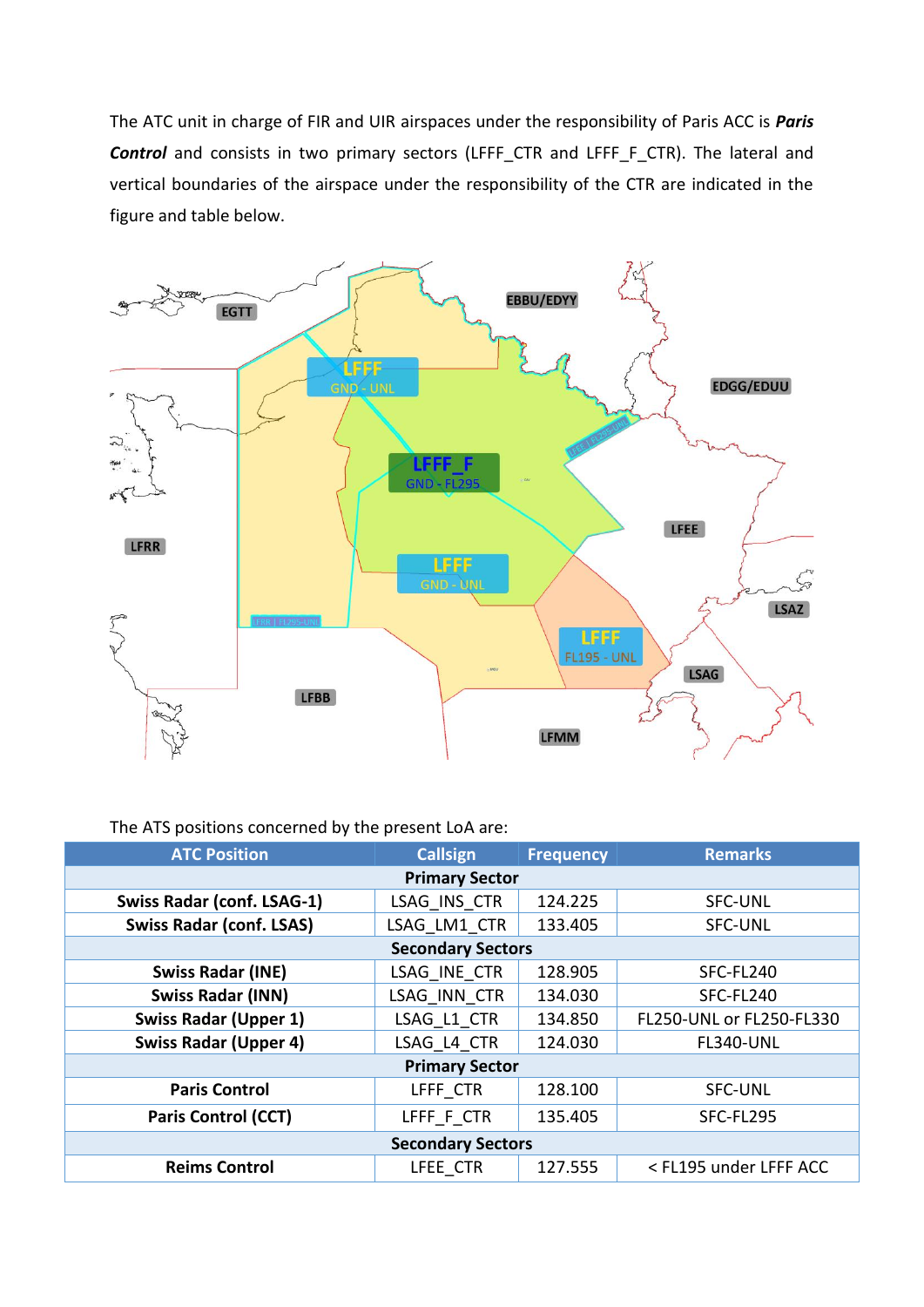## **4. Airspace delegations**



#### *4.1 Geneva TMA*

The sectors of the Geneva TMA (SFC\*-FL195) overhead France territory are permanently delegated to a Swiss air traffic unit and can never be assumed by a French air traffic unit. \*Depending on the applicable lower limit

### *4.2 Delegation of French airspace to Swiss Radar*

When any of the appropriate Swiss Radar ATC unit is online, it assumes traffic above FL145 over French territory within the delegated area depicted above.

When any of the appropriate Swiss Radar ATC unit is offline, Paris Control assumes all traffic within its area of responsibility down to the Swiss-French border.

Coordination is extremely important with Swiss Radar when getting online while Paris Control was online and had responsibility within the delegated airspace. In particular, correct strips and communication are fundamental.